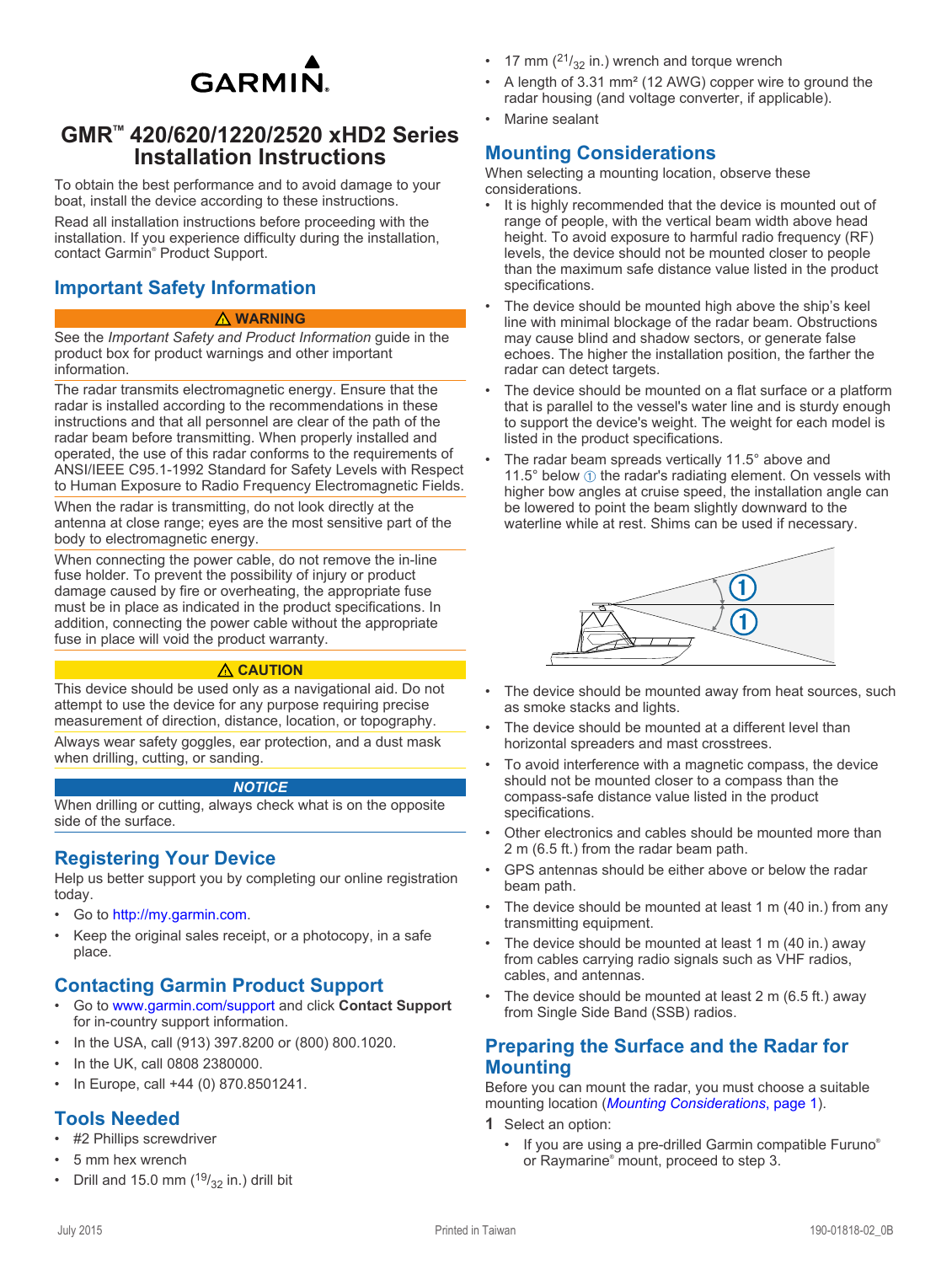- <span id="page-1-0"></span>• Secure the included mounting template to the surface at the chosen mounting location, along the bow-stern axis as indicated on the template.
- **2** Determine which of the two mounting-hole patterns indicated on the template are appropriate for the mounting surface and drill the four mounting holes using a 15 mm  $(^{19}/_{32}$  in.) drill bit.
- **3** Remove the hatch on the front of the pedestal by loosening the screw and lifting the hatch off of the hinges.



- **4** Apply the included Petrolatum Primer to one half of the threads of the four threaded rods.
- **5** Insert the ends of the threaded rods coated in Petrolatum Primer into the pedestal, matching the hole pattern drilled in step 2.
- **6** Tighten the threaded rods  $\oplus$  using a 5 mm hex wrench  $\otimes$ .
- To avoid damaging the pedestal, you should stop tightening the threaded rods when they no longer turn easily.



**7** Install the isolators  $\circled{3}$  over the threaded rods, and push them securely onto the four raised locations on the bottom of the pedestal.



## **Mounting the Radar**

Before you can mount the radar, you must first select a mounting location, and prepare the mounting surface and the radar (*[Preparing the Surface and the Radar for Mounting](#page-0-0)*, [page 1](#page-0-0)).

**1** Take note of which end of the pedestal you plan to mount facing the bow along the bow-stern axis.

If the hatch side is facing the bow, you must adjust the frontof-boat offset on the chartplotter to receive an accurate radar reading (*[Front-of-Boat Offset](#page-4-0)*, page 5).

**2** Position the included strap over the antenna, as close to the pedestal base as possible  $(1)$ .



- **3** Hoist the radar into position, and carefully lower it onto the mounting surface, feeding the threaded rods through the holes.
- **4** From under the mounting surface, place the shoulder washers  $\oslash$  on the threaded rods and feed them into the mounting surface so they fit securely.



- **5** Place the flat washers **<b>3**, lock washers **4**, and hex nuts **5** on the threaded rods.
- **6** Torque the hex nuts to 1.5 kgf-m (130 lbf-in. [11 lbf-ft.]) to securely fasten the radar to the surface without damaging the radar or the mounting hardware.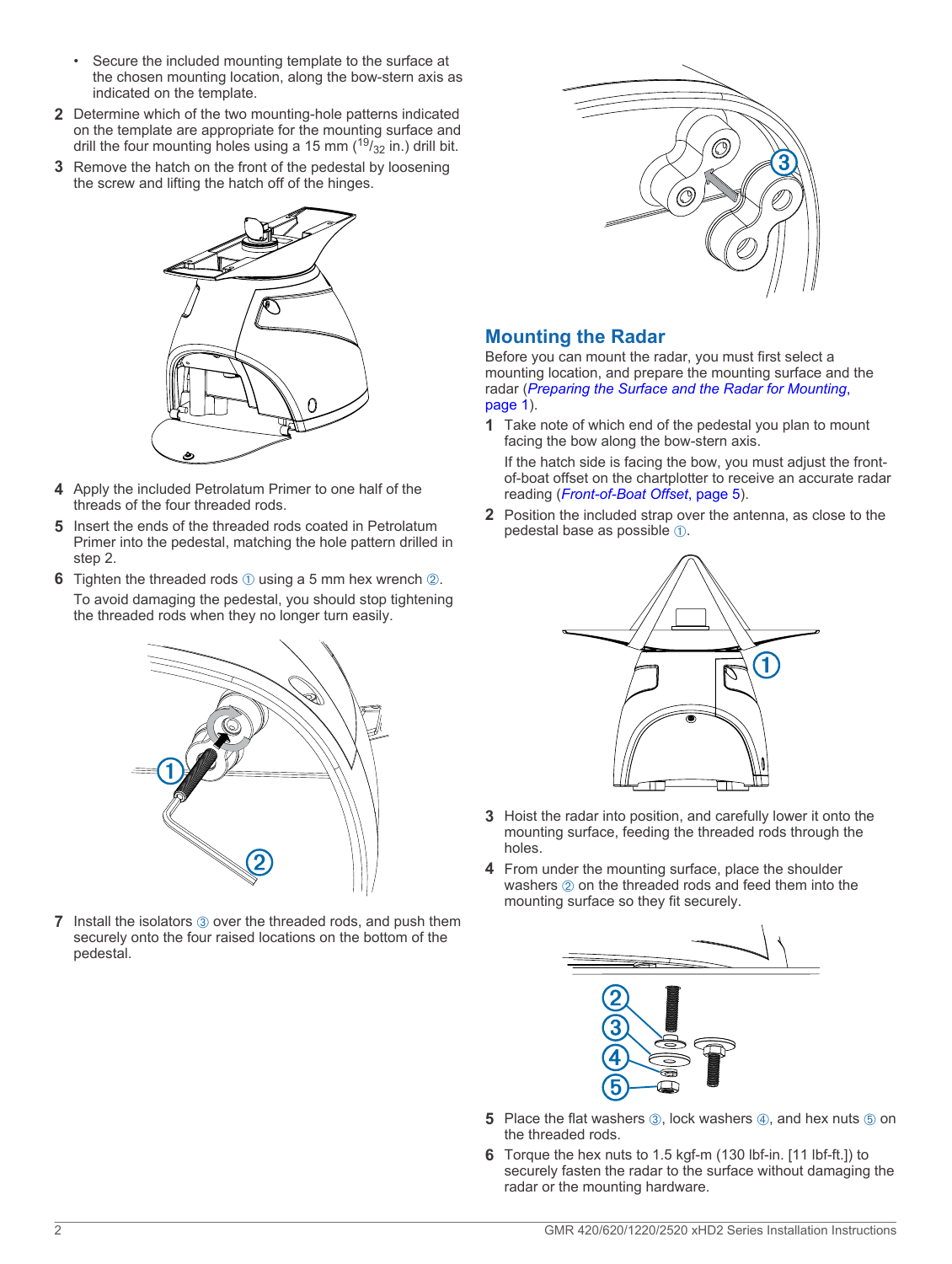## **Installing the Antenna**

Before you can install the antenna on the radar, you must securely mount the pedestal (*[Mounting the Radar](#page-1-0)*, page 2).

- **1** Remove the protective cover from the waveguide on the top of the pedestal.
- **2** Align the waveguide  $\oplus$  on the pedestal with the socket on the bottom of the antenna  $(2)$ , and slide the antenna onto the pedestal.



**3** Secure the antenna to the pedestal using the included hex bolts  $\circled{3}$  and spring washers  $\circled{4}$ .



**4** Torque the hex bolts to 0.81 kgf-m (70 lfb-in. [6 lbf-ft.]) to fasten the antenna to the pedestal without damaging the antenna or the mounting hardware.

## **Cable Considerations**

It may be necessary to drill 31.7 mm (1 ¼ in.) holes for routing the power or network cable. The provided rubber cable grommet can be used to cover a cable installation hole.

- The grommet does NOT provide a waterproof seal. To make the grommet waterproof, marine sealant must be applied.
- If needed, the grommet can be trimmed to route both the power and the network cable through the same hole.
- Additional cable grommets can be purchased from Garmin or a Garmin dealer.

When installing the power and network cables, you should observe these considerations.

- Cutting the Garmin Marine Network cable is not recommended, but a field install kit can be purchased from Garmin or a Garmin dealer if cutting the network cable is necessary.
- To ensure safety, appropriate tie-wraps, fasteners, and sealant should be used to secure the cable along the route and through any bulkheads or the deck.
- Cables should not be run near moving objects and high-heat sources or through doorways and bilges.
- To avoid interference with other equipment, power and network cables should not be run next to or parallel to other cables, such as radio antenna lines or power cables. If this is not possible, the cables should be shielded with metal conduit or a form of EMI shielding.
- The power cable should be installed as close to the battery source as possible.
	- If it is necessary to extend the power cable, the appropriate gauge of wire must be used (*[Power Cable](#page-3-0) [Extensions](#page-3-0)*, page 4).
	- Incorrectly extended runs of cable may cause the radar to malfunction due to insufficient power transmission.

### **Connecting to Power Through the Voltage Converter**

#### **WARNING**

When connecting the power cable, do not remove the in-line fuse holder. To prevent the possibility of injury or product damage caused by fire or overheating, the appropriate fuse must be in place as indicated in the product specifications. In addition, connecting the power cable without the appropriate fuse in place will void the product warranty.

#### *NOTICE*

Do not reuse any voltage converters from previous Garmin radar models, or third party voltage converters. Using any converter other than one included with the radar may damage the radar or prevent it from turning on.

Some radar models require a voltage converter unit to properly power the device. If your model is packaged with a voltage converter, it must be installed in order for your radar to function. If your model is not packaged with a voltage converter, connect the power cable directly to the boat battery (*[Connecting Directly](#page-3-0)  [to Power](#page-3-0)*, page 4).

When installing the voltage converter for an applicable radar model, observe these considerations.

- The voltage converter requires an input voltage of 10 to 32 Vdc.
- It is recommended to install the voltage converter as close as possible to the power source.
- Connecting the power cable for the voltage converter directly to the battery is recommended. If it is necessary to extend the cable, the appropriate gauge of wire must be used for the length of the extension (*[Power Cable Extensions](#page-3-0)*, page 4).



| <b>Item</b>    | <b>Description</b>                 |
|----------------|------------------------------------|
| ⊕              | To the Garmin Marine Network       |
| $\overline{2}$ | 7.5 A fuse holder                  |
| $\circledS$    | $Red (+)$                          |
| $^{\circledR}$ | Black $(-)$                        |
| $^\circledR$   | To the boat battery (10 to 32 Vdc) |
| $\pm$          | Water ground connection            |

**1** Route the power cable to the radar and the voltage converter.

**2** Use crimp connectors and heat-shrink tubing to connect the power cable to the voltage converter. The radar power cable contains a 7.5 A fuse which should

not be removed when connecting to the voltage converter.

**3** Connect the voltage converter to the boat battery through a 15 A, slow-blow fuse (not included).

The 15 A fuse (not included) between the voltage converter and battery is in addition to the 7.5 A fuse included in the radar power cable. Both fuses must be in place for the radar to function properly.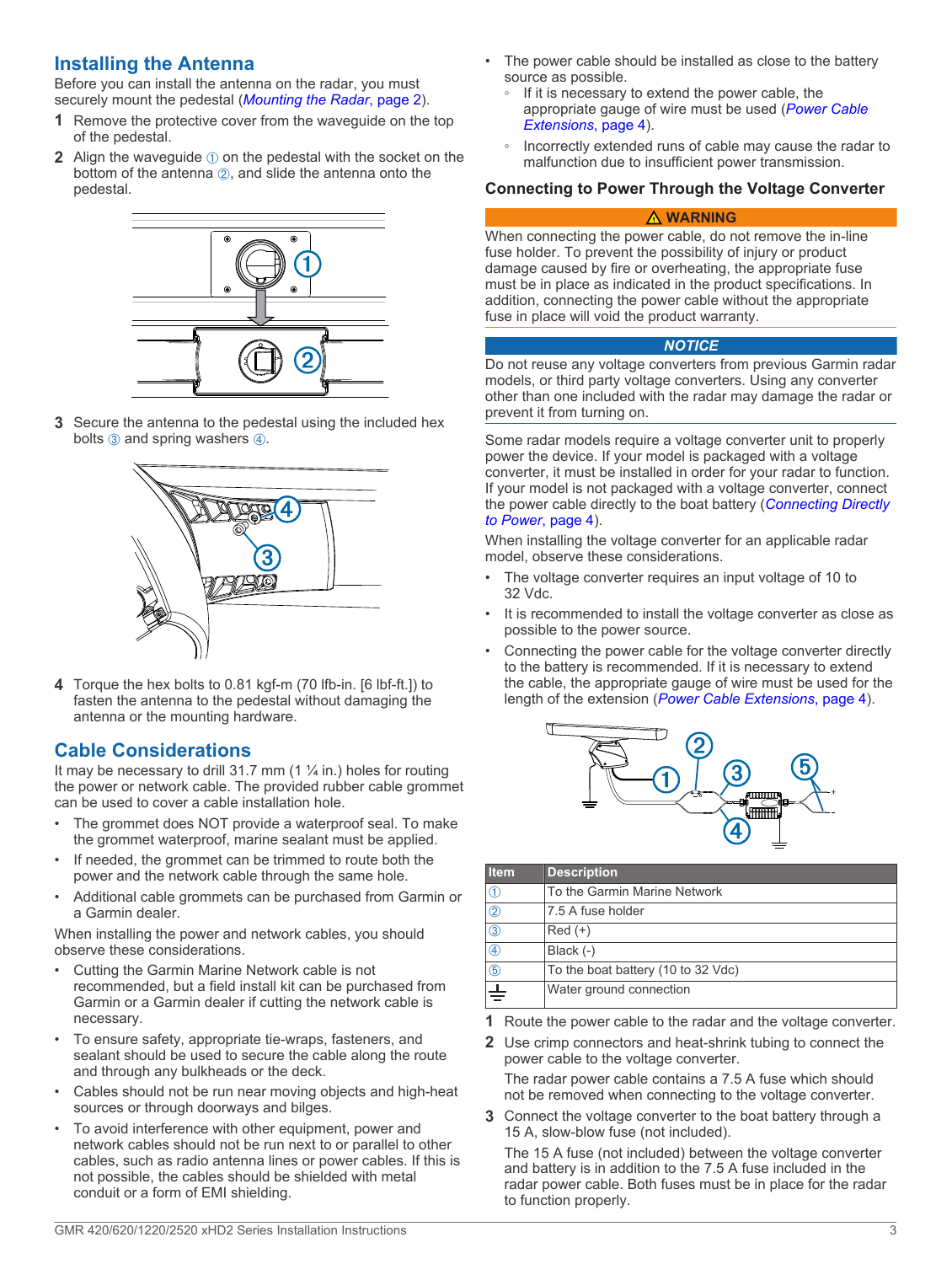<span id="page-3-0"></span>**4** Connect the power cable to the POWER port on the radar.

### **Connecting Directly to Power**

#### **WARNING**

When connecting the power cable, do not remove the in-line fuse holder. To prevent the possibility of injury or product damage caused by fire or overheating, the appropriate fuse must be in place as indicated in the product specifications. In addition, connecting the power cable without the appropriate fuse in place will void the product warranty.

Some radar models do not require a voltage converter unit. If your model is packaged without a voltage converter, it should be connected directly to power.



| <b>Item</b>   | <b>Description</b>                 |
|---------------|------------------------------------|
|               | To the Garmin Marine Network       |
| $\circled{2}$ | 15 A fuse holder                   |
| $\circled{3}$ | To the boat battery (10 to 32 Vdc) |
|               | Water ground connection            |

**1** Route the power cable to the radar and boat battery.

- **2** Connect the power cable to the boat battery.
- **3** Connect the power cable to the POWER port on the radar.

### **Power Cable Extensions**

Connecting the power cable directly to the battery is recommended. If it is necessary to extend the cable, the appropriate gauge of wire must be used for the length of the extension.

You must use crimp connectors and heat-shrink to create a water-resistant connection.

| <b>Distance</b>        | <b>Wire Gauge</b>             |
|------------------------|-------------------------------|
| 3 m (9 ft. 10 in.)     | 3.31 mm <sup>2</sup> (12 AWG) |
| 5 m (16 ft. 4 in.)     | 5.26 mm <sup>2</sup> (10 AWG) |
| $6.5$ m (21 ft. 3 in.) | 6.63 mm <sup>2</sup> (9 AWG)  |
| 8 m (26 ft. 2 in.)     | 8.36 mm <sup>2</sup> (8 AWG)  |

### **Grounding the Radar**

The radar (and voltage converter, if applicable) must be connected to the appropriate type of ground using a 3.31 mm² (12 AWG) copper wire (not included).

- **1** Route a 3.31 mm² (12 AWG) copper wire to a water ground location and to the radar pedestal.
- **2** Connect the wire to the ground connector on the pedestal  $(\frac{1}{\sqrt{2}})$  using the pre-installed crimp connector.



**3** Coat the ground screw and crimp connector with marine sealant.

- **4** Connect the other end of the wire to the water ground location on the boat, and coat the connection with marine sealant.
- **5** Select an option:
	- If your radar was not packaged with a voltage converter, no further grounding is necessary.
	- If your radar was packaged with a voltage converter, proceed to step 6.
- **6** Route a different 3.31 mm² (12 AWG) copper wire to water ground location and to the voltage converter.
- **7** Loosen a screw on one corner of the voltage converter and secure the copper wire to the screw.
- **8** Coat the screw and wire on the voltage converter with marine sealant.
- **9** Connect the other end of the wire to the RF ground location on the boat, and coat the connection with marine sealant.

## **Garmin Marine Network Considerations**

This device connects to Garmin Marine Network devices to share radar data with compatible devices on the network. When connecting to a Garmin Marine Network device, observe these considerations.

- A Garmin Marine Network cable must be used for all Garmin Marine Network connections.
	- Third-party CAT5 cable and RJ45 connectors must not be used for Garmin Marine Network connections.
	- Additional Garmin Marine Network cables and connectors are available from your Garmin dealer.
- Although it is not recommended, you can use a fieldinstallable connector to create a custom-length Garmin Marine Network cable if necessary. Follow the directions provided with the connector.

## **Radar Operation**

All functions of this radar are controlled with your Garmin chartplotter. See the Radar section of your chartplotter's manual for operating instructions. To download the latest manual, go to [www.garmin.com/support/.](http://www.garmin.com/support/)

### **Software Update**

You may need to update the device software when you install the device or add an accessory to the device.

#### *Loading the New Software on a Memory Card*

The device may contain a software-update memory card. If so, follow the instructions provided with the card. If a software update memory card is not included, you must copy the software update to a memory card.

- **1** Insert a memory card into the card slot on the computer.
- **2** Go to [www.garmin.com/support/software/marine.html.](http://www.garmin.com/support/software/marine.html)
- **3** Select **Download** next to "Garmin Marine Network with SD card."
- **4** Read and agree to the terms.
- **5** Select **Download**.
- **6** Select **Run**.
- **7** Select the drive associated with the memory card, and select **Next** > **Finish**.

#### *Updating the Device Software*

Before you can update the software, you must obtain a software-update memory card or load the latest software onto a memory card.

- **1** Turn on the chartplotter.
- **2** After the home screen appears, insert the memory card into the card slot.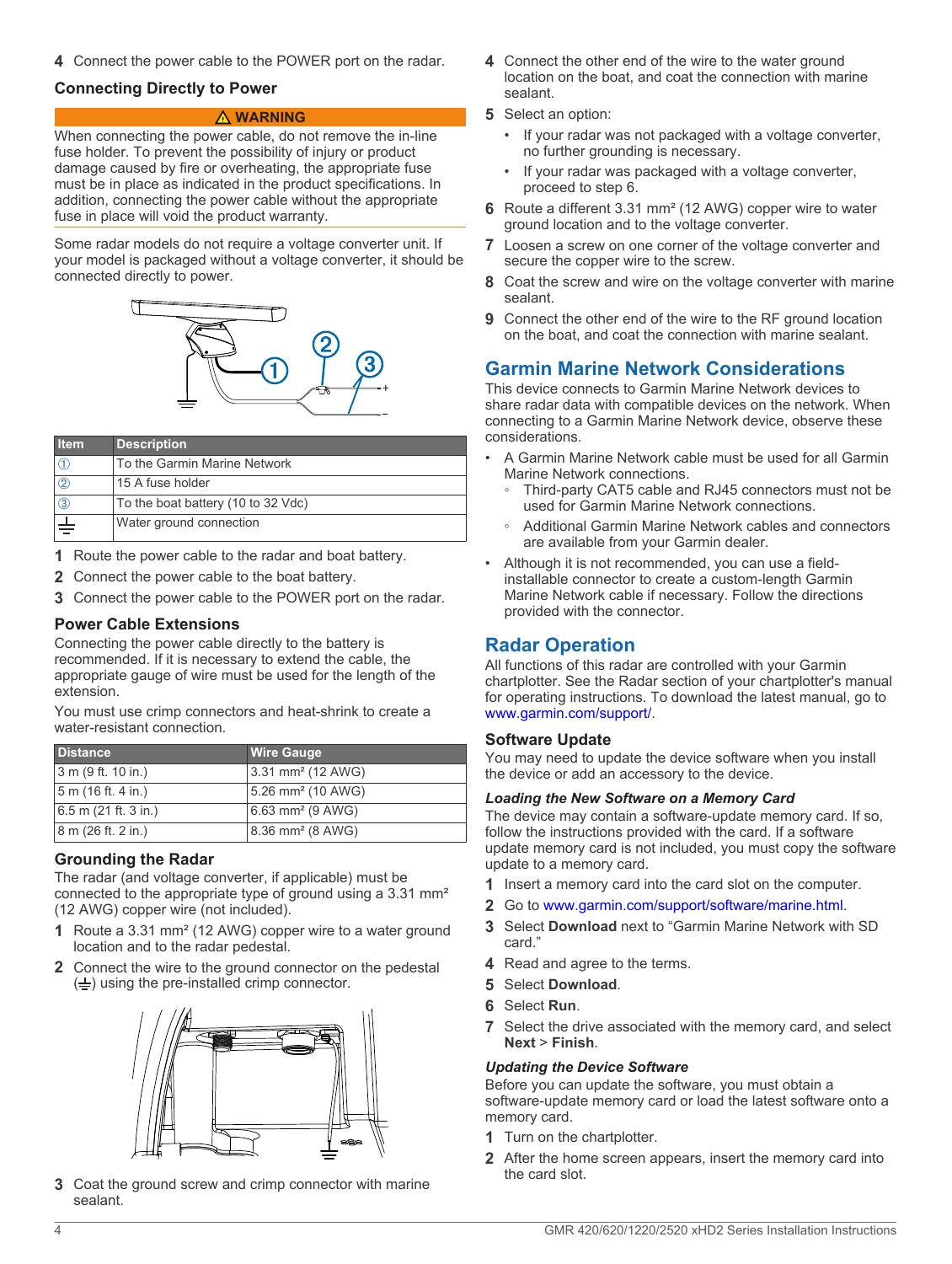<span id="page-4-0"></span>**NOTE:** In order for the software update instructions to appear, the device must be fully booted before the card is inserted.

- **3** Follow the on-screen instructions.
- **4** Wait several minutes while the software update process completes.

The device returns to normal operation after the software update process is complete.

**5** Remove the memory card.

**NOTE:** If the memory card is removed before the device restarts fully, the software update is not complete.

#### **Specifying the Antenna Size**

Before you can use the radar on your system, you must specify the antenna size.

You must mount the radar, connect it to power, and connect it to the Garmin Marine Network before you can specify the antenna size.

**1** Turn on the radar and all devices connected to the Garmin Marine Network.

An antenna-selection prompt appears on the connected chartplotters.

**NOTE:** If the entire system is being powered on for the first time, the antenna-selection screen is part of the initial setup process.

**2** Select the installed antenna size for each open-array radar installed on the boat.

**TIP:** If you need to specify a different antenna size, while viewing the radar screen for the radar you want to change , select **Menu** > **Radar Setup** > **Antenna Configuration** > **Antenna Size** and select the antenna size.

### **Front-of-Boat Offset**

The front-of-boat offset compensates for the physical location of the radar scanner on a boat, if the radar scanner does not align with the bow-stern axis.

## **Specifications**

### **Dimensions**

### *Measuring the Potential Front-of-Boat Offset*

The front-of-boat offset compensates for the physical location of the radar scanner on a boat, if the radar scanner does not align with the bow-stern axis.

- **1** Using a magnetic compass, take an optical bearing of a stationary target located within viewable range.
- **2** Measure the target bearing on the radar.
- **3** If the bearing deviation is more than  $+/- 1^\circ$ , set the front-ofboat offset.

#### *Setting the Front-of-Boat Offset*

Before you can set the front-of-boat offset, you must measure the potential front-of-boat offset.

The front-of-boat offset setting configured for use in one radar mode is applied to every other radar mode and to the Radar overlay.

- **1** From a Radar screen or the Radar overlay, select **Menu** > **Radar Setup** > **Front of Boat**.
- **2** Select **Up** or **Down** to adjust the offset.

#### **Setting a Custom Park Position**

If you have more than one radar on your boat, you must be viewing the radar screen for the radar you want to adjust.

By default, the antenna is stopped perpendicular to the pedestal when it is not spinning. You can adjust this position (optional).

- **1** From the radar screen, select **Menu** > **Radar Setup** > **Antenna Configuration** > **Park Position**.
- **2** Use the slider bar to adjust the position of the antenna when stopped, and select **Back**.

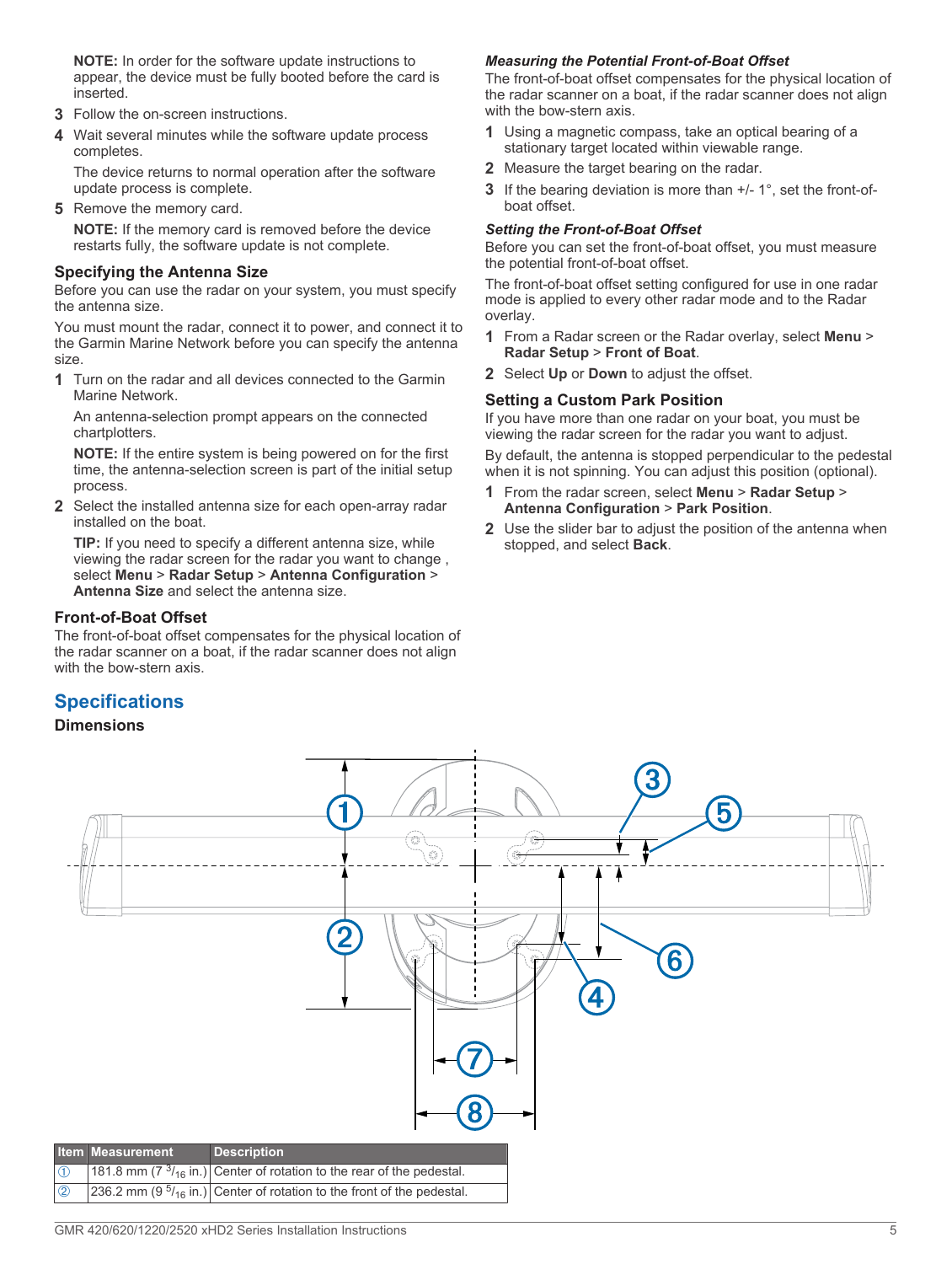|                | <b>Item Measurement</b>              | <b>Description</b>                                    |
|----------------|--------------------------------------|-------------------------------------------------------|
| $\circled{3}$  | 25 mm (1 in.)                        | Center of rotation to the inner rear mounting holes.  |
| $\circled{4}$  | 125 mm (4 $15/16$ in.)               | Center of rotation to the inner front mounting holes. |
| (5)            | 50 mm (1 $15/16$ in.)                | Center of rotation to the outer rear mounting holes.  |
| $\circledast$  | 150 mm (5 $^{29}/_{32}$ in.)         | Center of rotation to the outer front mounting holes. |
| $\circledcirc$ | 140 mm (5 $\frac{1}{2}$ in.)         |                                                       |
| $\circledR$    | 200 mm $(7 \frac{7}{8} \text{ in.})$ |                                                       |





|               | <b>Item Measurement</b>                                            | <b>Description</b>                              |
|---------------|--------------------------------------------------------------------|-------------------------------------------------|
| l ①           | 4 ft. models: 132.7 cm (4 ft. 4 $\frac{1}{4}$ in.) Antenna length. |                                                 |
|               | 6 ft. models: 193.7 cm (6 ft. 4 $\frac{1}{4}$ in.)                 |                                                 |
| $\mathcal{O}$ | 45.1 cm (17 $\frac{3}{4}$ in.)                                     | Base of the pedestal to the top of the antenna. |
| $\sqrt{3}$    | 31.8 cm $(121/2$ in.)                                              | Width of the pedestal.                          |

# **Physical Specifications**

| <b>Specification</b>   | <b>Measurement</b>                                                   |
|------------------------|----------------------------------------------------------------------|
| Pedestal weight        | 21.4 kg (47.1 lb)                                                    |
| Antenna weight         | 4 ft. antenna: 5.5 kg (12.2 lb.)<br>6 ft. antenna: 7.7 kg (16.9 lb.) |
| Power cable length     | 15 m (49 ft. 3 in.)                                                  |
| Network cable length   | 15 m (49 ft. 3 in.)                                                  |
| Antenna rotation speed | 24 rpm and 48 rpm                                                    |
| Max wind load          | 80 kn                                                                |
| Temperature range      | From -15 to 70°C (5 to 158°F)                                        |
| Humidity               | 95% at 35°C (95°F)                                                   |
| Water resistance       | IEC 60529 IPX6 (protected against heavy<br>seas)                     |
| Bearing accuracy       | $0.25^{\circ}$                                                       |

# **Electrical Specifications**

| <b>Specification</b> | <b>Measurement</b>                                                                      |
|----------------------|-----------------------------------------------------------------------------------------|
| Minimum safe         | GMR 424 xHD2                                                                            |
| operating            | 100 W/m <sup>2</sup> : 1.22 m (48 in.)                                                  |
| distance*            | 10 W/m <sup>2</sup> : 3.90 m (154 in.)<br>٠                                             |
|                      | GMR 426 xHD2                                                                            |
|                      | 100 W/m <sup>2</sup> : 1.54 m (61 in.)                                                  |
|                      | • 10 W/m <sup>2</sup> : 4.85 m (191 in.)                                                |
|                      | GMR 624 xHD2                                                                            |
|                      | • 100 W/m <sup>2</sup> : 1.50 m (59 in.)                                                |
|                      | • 10 W/m <sup>2</sup> : 4.70 m (185 in.)                                                |
|                      | GMR 626 xHD2                                                                            |
|                      | • 100 W/m <sup>2</sup> : 1.90 m (75 in.)                                                |
|                      | • 10 W/m <sup>2</sup> : 5.90 m (232 in.)                                                |
|                      | GMR 1224 xHD2                                                                           |
|                      | • 100 W/m <sup>2</sup> : 2.10 m (83 in.)                                                |
|                      | • 10 W/m <sup>2</sup> : 6.65 m (262 in.)                                                |
|                      | GMR 1226 xHD2                                                                           |
|                      | • 100 W/m <sup>2</sup> : 2.65 m (104 in.)                                               |
|                      | • 10 W/m <sup>2</sup> : 8.50 m (335 in.)                                                |
|                      | <b>GMR 2524 xHD2</b>                                                                    |
|                      | • 100 W/m <sup>2</sup> : 2.19 m (86 in.)                                                |
|                      | • 10 W/m <sup>2</sup> : 6.92 m (272 in.)                                                |
|                      | GMR 2526 xHD2                                                                           |
|                      | • 100 W/m <sup>2</sup> : 2.75 m (108 in.)                                               |
|                      | • 10 W/m <sup>2</sup> : 8.70 m (342 in.)                                                |
| Compass-safe         | Standard compass: 90 cm (35 $7/16$ in.)                                                 |
| distance             | Standby steering and emergency compasses: 80 cm<br>(31 <sup>1</sup> / <sub>2</sub> in.) |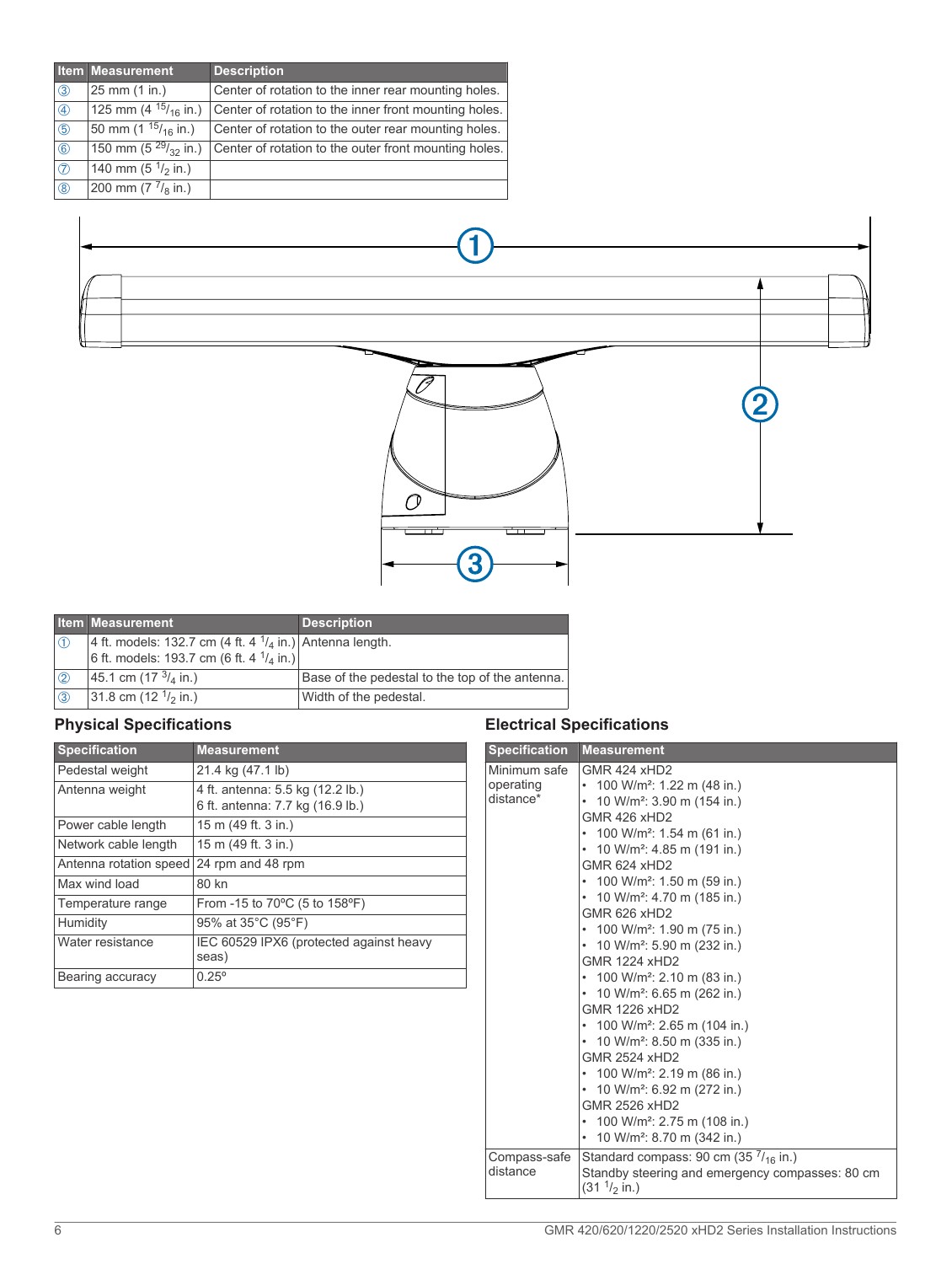| <b>Specification</b>          | <b>Measurement</b>                                                                                                                                                                                                                          |
|-------------------------------|---------------------------------------------------------------------------------------------------------------------------------------------------------------------------------------------------------------------------------------------|
| Input<br>voltage <b>state</b> | From $10$ to $32$ Vdc.                                                                                                                                                                                                                      |
| Fuse                          | Radar power cable, no voltage converter: 30 A<br>(included)<br>Radar power cable, with voltage converter (if                                                                                                                                |
|                               | applicable): 15 A (included)                                                                                                                                                                                                                |
|                               | Voltage converter (if applicable): 30 A (not included)                                                                                                                                                                                      |
| Input power                   | GMR 424 and 426:<br>• Typical: 55 W<br>Max · 160 W<br>GMR 624 and 626:<br>• Typical: 65 W<br>$\bullet$ Max $\cdot$ 170 W<br>GMR 1224 and 1226:<br>• Typical: 90 W<br>• Max.: 125 W<br>GMR 2524 and 2526:<br>• Typical: 100 W<br>Max.: 180 W |
| Pulse width                   | For pulse width information, go to the specifications<br>tab for your radar model on www.garmin.com.                                                                                                                                        |

\*The radar should be located in a position that is at least this far from people on the vessel when it is transmitting.

IEC 60936-1, clause 3-27.1, states maximum distances from the antenna at which radio frequency (RF) levels can be expected.

### **Antenna Specifications**

| <b>Specification</b>  | <b>Measurement</b>                                                      |
|-----------------------|-------------------------------------------------------------------------|
| Type                  | End-fed slotted wavequide                                               |
| Horizontal beam width | 4 ft. antenna: 1.8 degrees<br>6 ft. antenna: 1.1 degrees                |
| Horizontal side lobes | -23 dB within ±10 degrees of main<br>-30 dB outside ±10 degrees of main |
| Vertical beam width   | $23^\circ$                                                              |
| Antenna gain          | 4 ft. antenna: 27 dB<br>6 ft. antenna: 29 dB                            |
| Polarization          | Horizontal                                                              |

# **Installation Troubleshooting**

| <b>Symptom</b>                                                                                                          | <b>Possible Causes</b>                                                                                                                                                                                                                                                                                                                                                                                                                                                                                                                                                                                                                                                                        |
|-------------------------------------------------------------------------------------------------------------------------|-----------------------------------------------------------------------------------------------------------------------------------------------------------------------------------------------------------------------------------------------------------------------------------------------------------------------------------------------------------------------------------------------------------------------------------------------------------------------------------------------------------------------------------------------------------------------------------------------------------------------------------------------------------------------------------------------|
| The radar does<br>not turn on. The<br>status LED is not<br>on.                                                          | The power cable may not be connected correctly<br>to the device or to the battery. Check all<br>connections<br>The inline fuse may have blown. Check the fuse<br>٠<br>and replace it if necessary.<br>The wire gauge used to extend the power cable<br>may be too small for the length of the extension.<br>Check the table provided in the Power Cable<br>Extensions section of these instructions to make<br>sure the correct wire gauge is used (Power Cable<br>Extensions, page 4).<br>If the radar uses a voltage converter, it may be<br>$\bullet$<br>connected through an incompatible or third-party<br>voltage converter. Use only the voltage converter<br>supplied with the radar. |
| The radar is not<br>available on the<br>Garmin device or<br>on devices<br>connected to the<br>Garmin Marine<br>Network. | The radar may not be powering on. Check the<br>$\bullet$<br>status I FD<br>The device software may not be up-to-date.<br>$\bullet$<br>Update the software on the device or on the<br>Garmin Marine Network<br>The network cable may not be connected<br>$\bullet$<br>correctly to the device or to the Garmin Marine<br>Network Check all connections<br>If a field-installable network connector was used, it<br>may have been installed improperly. Check the<br>connector.                                                                                                                                                                                                                 |

The status LED is located on the product label, and can help troubleshoot installation problems.

Garmin® and the Garmin logo are trademarks of Garmin Ltd. or its subsidiaries, registered in the USA and other countries. GMR™ is a trademark of Garmin Ltd. or its subsidiaries. These trademarks may not be used without the express permission of Garmin. Furuno® is a registered trademark of Furuno Electric Co., Ltd.

Raymarine® is a registered trademark of Raymarine.